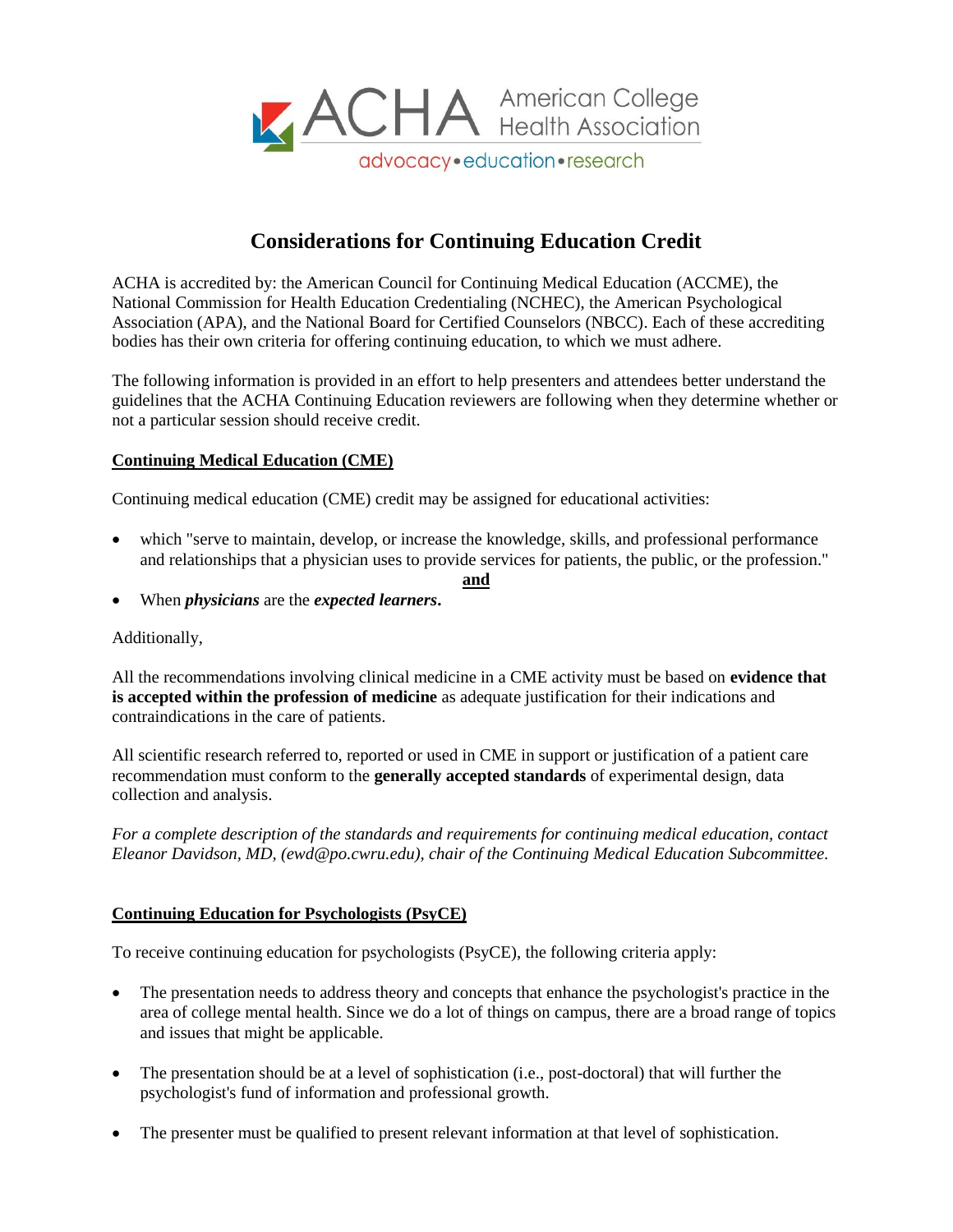Presenters should include in their behavioral objectives how their program is relevant to psychologists. For some programs, this is obvious from the title (e.g., "Updates in the Treatment of Bipolar Disorder"). However, there are many topics that might relate to the practice of college mental health that aren't immediately obvious. The term "mental health" in the objectives will alert the reviewer to take a closer look.

*For a complete description of the standards and requirements for continuing psychology education, contact Mike Malmon, PhD, (mmalmon@msudenver.edu), chair of the Continuing Education for Psychologists Subcommittee.*

### **National Board for Certified Counselors (NBCC)**

#### **Approved Continuing Education Topic Areas and Instructor Requirements**

#### *Qualified Instructors/Authors*

ACEP instructors and authors must demonstrate appropriate qualifications and knowledge concerning the topic presented and the program authored, consistent with the following standards:

**Category 1 Instructors/Authors**: Instructors or authors presenting information concerning counseling or the treatment of clients in the counseling setting. These instructors/authors must hold an advanced degree (masters or higher) in a mental health field.

**Category 2 Instructors/Authors:** Instructors or authors presenting information that relates directly to one of the nine continuing education topic areas, but NOT concerning counseling practice or the treatment of clients. These instructors/authors are not required to hold advanced degrees in a mental health field, but must demonstrate the completion of appropriate education and training with regard to the topic presented. Approval of Category 2 instructors is considered on a case-by-case basis.

#### *NBCC Approved Continuing Education Topic Areas and Instructor Requirements.*

Topic areas are based on the following NBCC Job Analysis and CACREP content areas:

**1. Counseling Theory/Practice and the Helping Relationship**: Approved topics in the area include: historic and well-established contemporary counseling theories, principles and techniques of counseling and their application to professional settings; information on the use of the current edition of the Diagnostic and Statistical Manual of Mental Disorders (DSM); diagnosis and treatment of mental disorders; the mind-body connection and its applications in the counseling setting; psychopharmacology and the role and effect of psychotropic medications in mental health; burnout prevention designed for helping professionals; counselor self-understanding designed for mental health professionals; crisis/disaster counseling; mediation or coaching training designed for mental health professionals **(Category 1 Instructor required).** 

*Note: "Well-established contemporary theories, principles and techniques" are defined as those for which acceptable documentation is available that either: (a) proves the efficacy of the theory or methods by empirical data; or, (b) shows clear acceptance by the credentialed professional mental health community through well-established publications and presentations at conferences sponsored by recognized professional mental health organizations.* 

- 2. **Human Growth and Development:** Approved topics in this area include: the nature and needs of individuals at all developmental levels; normal and abnormal human behavior; personality theory; life-span theory; learning theory; and end-of-life issues **(Category 1 or 2 Instructor permitted)**.
- **3. Social and Cultural Foundations:** Approved topics in this area include: societal changes and trends; human roles; societal subgroups; social mores and interaction patterns; multicultural and pluralistic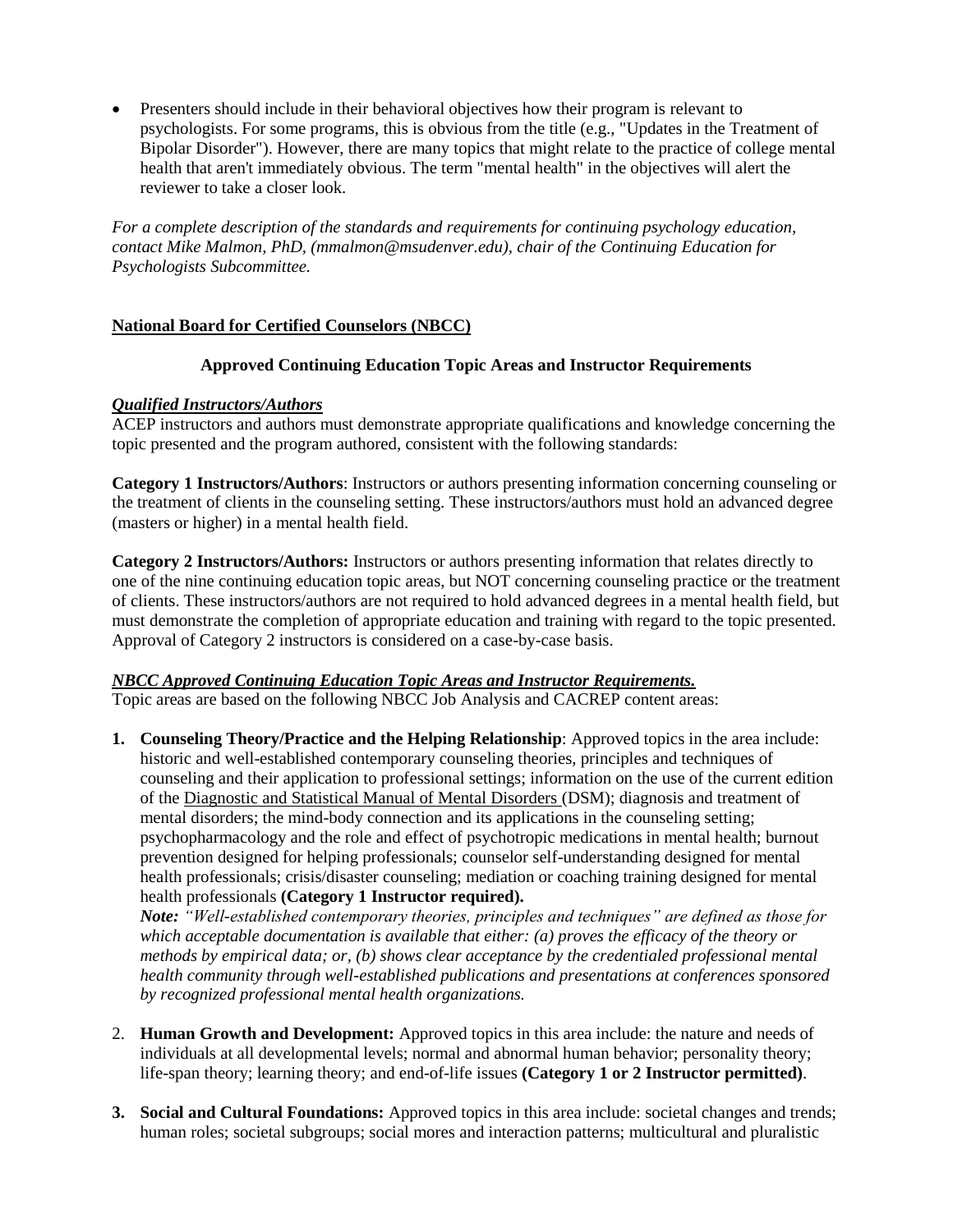trends; social or cultural issues affecting individuals, couples and families; differing lifestyles; major societal concerns, including violence, poverty, terrorism, stress, person abuse, substance abuse, religious/spiritual issues, and discrimination; and, methods for alleviating such concerns **(Category 1 or 2 Instructor permitted).**

- **4. Group Dynamics, Processing and Counseling:** Approved topics in this area include: group development, dynamics and counseling theories; group counseling leadership styles; basic and advanced group counseling methods and skills; other group counseling approaches; theories of family counseling; family dynamics and roles of family members; and addictions group counseling **(Category 1 Instructor required).**
- **5. Career Development and Counseling:** Approved topics in this area include: Career developmental theories; occupational and educational information sources and systems; career and leisure counseling, guidance and education; lifestyle, career and retirement decision making; career development program planning, resources and effectiveness evaluation; worker behavior and adjustment; and workplace issues affecting worker performance and behavior (**Category 1 Instructor required for career counseling topics. Category 2 Instructor permitted for other career-related topics).**
- **6. Assessment:** Approved topics in this area include: group and individual educational and psychometric theories, and approaches to appraisal; data and information gathering methods; psychometric statistics; factors influencing appraisals; administering appraisal instruments and interpreting appraisal results in helping processes; and, legal issues affecting counselor rights to administer and interpret tests and inventories that assess psychopathology, abilities, interests, and career options **(Category 1 or 2 Instructor permitted).**
- **7. Research and Program Evaluation:** Approved topics in this area include: types of academic and professional research; basic statistics; research-report development; research implementation; counseling program evaluation; needs assessment in the counseling setting; publication of counseling research information; and, ethical and legal considerations in counseling research **(Category 1 or 2 Instructor permitted).**
- **8. Counselor Professional Identity and Practice Issues:** Approved topics in this area include: philosophic bases of the helping processes; professional roles and functions; professional goals and objectives; professional organizations and associations; professional history and trends; ethical and legal standards; professional preparation standards; professional credentialing in mental health; federal and state laws and regulations affecting counselors; practice management issues for mental health professionals; the counselor as professional consultant; administration and management of counseling programs; clinical supervision of mental health professionals **(Category 1 Instructor required).**

### *NBCC Continuing Education Program Content Approval Criteria.*

When an organization holds NBCC Approved Continuing Education Provider (ACEP) status, it is the ongoing responsibility of the ACEP to ensure that the content of each continuing education program, for which the ACEP offers NBCC-approved clock hours, meets the following criteria:

A. All events or programs must relate directly to one of the **NBCC-Approved Continuing Education Topic Areas**. See the Approved Topic Areas listed above.

B. Programs focusing on the counseling or treatment of clients must be designed for, and taught by, masters or doctoral level mental health professionals (Category 1 instructors). See the descriptions of Category 1 and Category 2 listed in Section IV.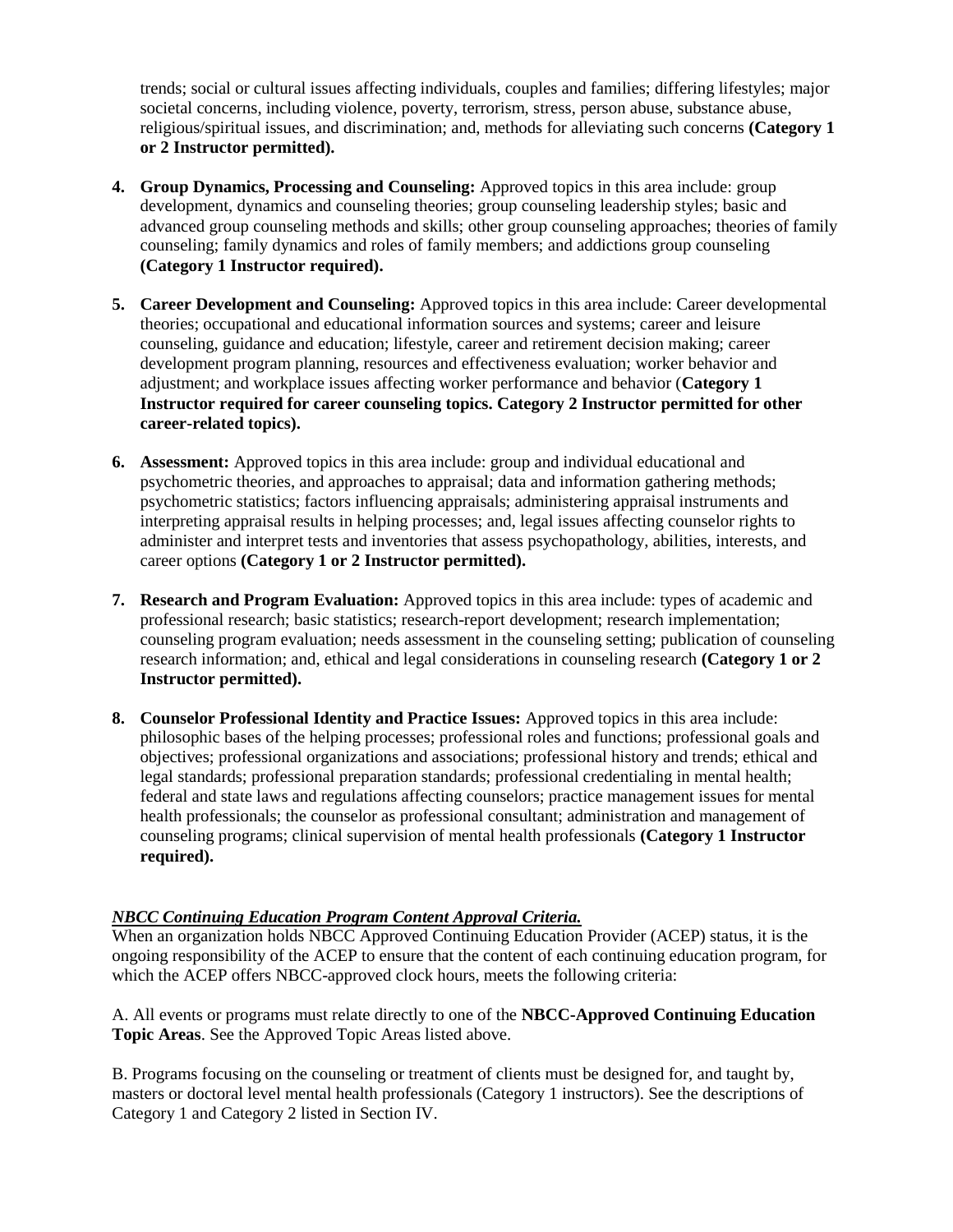C. Programs focusing on topics that do not specifically address the counseling or treatment of clients may be taught by either Category 1 or Category 2 instructors. Examples: adoption law, violence in schools, urban gangs, HIPAA regulations.

D. In order to qualify for NBCC approval, program topics must be relevant to the continuing education of professional counselors. Programs focusing solely on the physiological, medical (non-psychiatric) treatment of clients, or designed for a profession other than counseling (such as medical nursing or medical rehabilitation), do not qualify for NBCC approval. Programs designed for the training of members of the general public, paraprofessional counselors or lay members of a church or other helping organizations to do counseling of individuals do not qualify for NBCC approval.

E. In order to qualify for NBCC approval, at least one identifiable objective of the content must be focused on how mental health professionals may use the knowledge presented to aid clients in a professional mental health setting. The objective must be clearly identified in the program or agenda. Programs designed solely to assist the general public with their own personal difficulties and challenges do not qualify for NBCC approval.

F. ACEPs may not discriminate against any individual or group with respect to any service, program or activity on the basis of gender, race, creed, national origin, sexual orientation, religion, or age, or other prohibited basis. ACEPs may not require counselors/attendees to adhere to any particular religion or creed in order to participate in training, and may not imply that those not adhering to the tenets presented in the training are mentally ill, deviant, or unacceptable in any fashion.

G. ACEPs must be able to show that their programs train counselors to treat any client in an ethical and clinically sound manner consistent with the NBCC Code of Ethics and the current edition of the DSM.

H. ACEPs must conduct live trainings in barrier-free, Americans with Disabilities Act (ADA) compliant facilities and must be prepared to assist any attendee with a physical, visual or auditory disability.

*For a complete description of the standards and requirements for continuing education for national certified counselors, contact Joy Himmel***,** *PsyD, APRN-BC, LPC, NCC, (JYH1@psu.edu), chair of the Continuing Education for National Certified Counselors Subcommittee.*

#### **Continuing Education for Certified Health Education Specialists (CHES)**

Criteria for continuing education for certified health education specialists (CHES) is based on the following responsibilities:

# **Areas of Responsibilities, Competencies, and Sub-competencies for the Health Education Specialists 2010**

### **All rights reserved. No part of this document may be reproduced, stored in retrieval system or transmitted in any way without written permission of NCHEC.**

The Seven Areas of Responsibility contain a comprehensive set of Competencies and Subcompetencies defining the role of the health education specialist. These Responsibilities were verified through the 2010 Health Educator Job Analysis Project and serve as the basis of the CHES exam beginning in April 2011 and the MCHES exam in October 2011. The Sub-competencies shaded are advanced-level only and will not be included in the entry-level, CHES examination. However the advanced-level Sub-competences will be included in the October 2011 MCHES examination.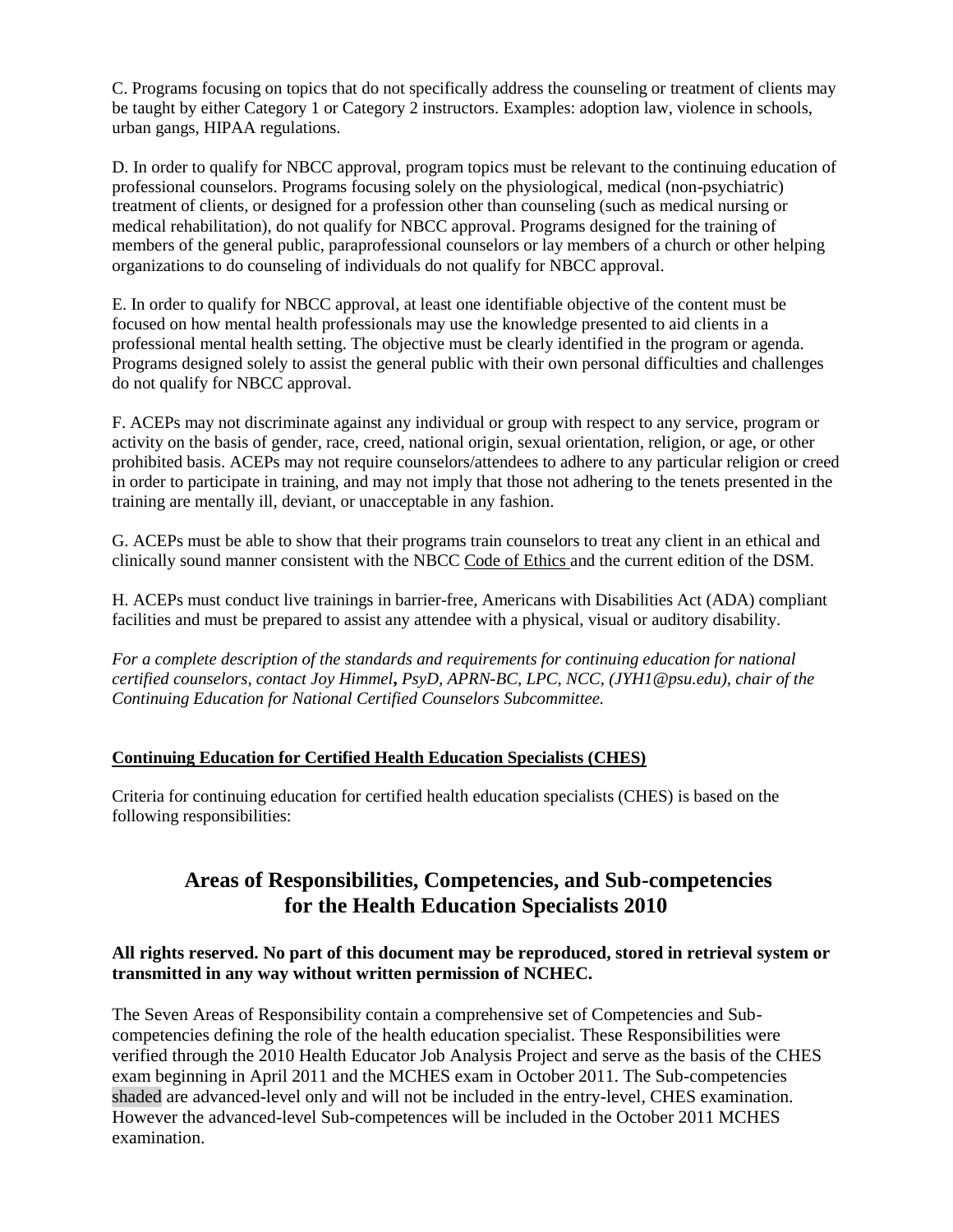### *Area of Responsibility I:* **ASSESS NEEDS, ASSETS AND CAPACITY FOR HEALTH EDUCATION**

### **COMPETENCY 1.1. Plan Assessment Process**

- 1.1.1 Identify existing and needed resources to conduct assessments
- 1.1.2 Identify stakeholders to participate in the assessment process
- 1.1.3 Apply theories and models to develop assessment strategies
- 1.1.4 Develop plans for data collection, analysis, and interpretation
- 1.1.5 Engage stakeholders to participate in the assessment process
- 1.1.6 Integrate research designs, methods, and instruments into assessment plan

### **COMPETENCY 1.2: Access Existing Information and Data Related to Health**

- 1.2.1 Identify sources of data related to health
- 1.2.2 Critique sources of health information using theory and evidence from the literature
- 1.2.3 Select valid sources of information about health
- 1.2.4 Identify gaps in data using theories and assessment models
- 1.2.5 Establish collaborative relationships and agreements that facilitate access to data
- 1.2.6 Conduct searches of existing databases for specific health-related data

### **COMPETENCY 1.3: Collect Quantitative and/or Qualitative Data Related to Health**

- 1.3.1 Collect primary and/or secondary data
- 1.3.2 Integrate primary data with secondary data
- 1.3.3 Identify data collection instruments and methods
- 1.3.4 Develop data collection instruments and methods
- 1.3.5 Train personnel and stakeholders regarding data collection
- 1.3.6 Use data collection instruments and methods
- 1.3.7 Employ ethical standards when collecting data

### **COMPETENCY 1.4: Examine Relationships Among Behavioral, Environmental and Genetic Factors That Enhance or Compromise Health**

- 1.4.1 Identify factors that influence health behaviors
- 1.4.2 Analyze factors that influence health behaviors
- 1.4.3 Identify factors that enhance or compromise health
- 1.4.4 Analyze factors that enhance or compromise health

### **COMPETENCY 1.5: Examine Factors That Influence the Learning Process**

- 1.5.1 Identify factors that foster or hinder the learning process
- 1.5.2 Analyze factors that foster or hinder the learning process
- 1.5.3 Identify factors that foster or hinder attitudes and belief
- 1.5.4. Analyze factors that foster or hinder attitudes and beliefs
- 1.5.5 Identify factors that foster or hinder skill building
- 1.5.6 Analyze factors that foster or hinder skill building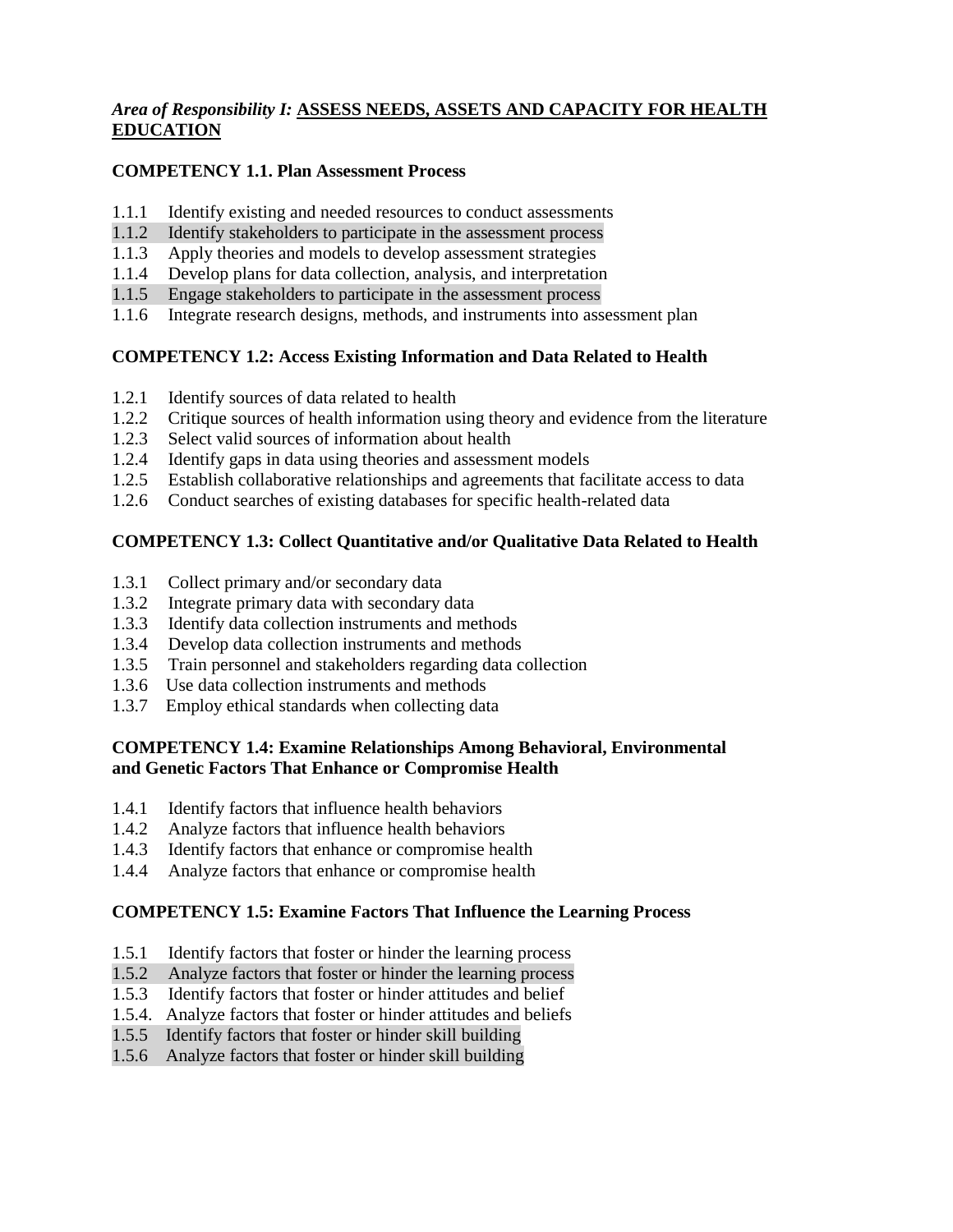### **COMPETENCY 1.6: Examine Factors That Enhance or Compromise the Process of Health Education**

- 1.6.1 Determine the extent of available health education programs, interventions, and policies
- 1.6.2 Assess the quality of available health education programs, interventions, and policies
- 1.6.3 Identify existing and potential partners for the provision of health education
- 1.6.4 Assess social, environmental, and political conditions that may impact health education
- 1.6.5 Analyze the capacity for developing needed health education
- 1.6.6 Assess the need for resources to foster health education

### **COMPETENCY 1.7: Infer Needs for Health Education Based on Assessment Findings**

- 1.7.1 Analyze assessment findings
- 1.7.2 Synthesize assessment findings
- 1.7.3 Prioritize health education needs
- 1.7.4 Identify emerging health education needs
- 1.7.5 Report assessment findings

### *Area of Responsibility II:* **PLAN HEALTH EDUCATION**

#### **COMPETENCY 2.1: Involve Priority Populations and Other Stakeholders in the Planning Process**

- 2.1.1 Incorporate principles of community organization
- 2.1.2 Identify priority populations and other stakeholders
- 2.1.3 Communicate need for health education to priority populations and other stakeholders
- 2.1.4 Develop collaborative efforts among priority populations and other stakeholders
- 2.1.5 Elicit input from priority populations and other stakeholders
- 2.1.6 Obtain commitments from priority populations and other stakeholders

### **COMPETENCY 2.2: Develop Goals and Objectives**

- 2.2.1 Use assessment results to inform the planning process
- 2.2.2 Identify desired outcomes utilizing the needs assessment results
- 2.2.3 Select planning model(s) for health education
- 2.2.4 Develop goal statements
- 2.2.5 Formulate specific, measurable, attainable, realistic, and time-sensitive objectives
- 2.2.6 Assess resources needed to achieve objectives

### **COMPETENCY 2.3: Select or Design Strategies and Interventions**

- 2.3.1 Assess efficacy of various strategies to ensure consistency with objectives
- 2.3.2 Design theory-based strategies and interventions to achieve stated objectives
- 2.3.3 Select a variety of strategies and interventions to achieve stated objectives
- 2.3.4 Comply with legal and ethical principles in designing strategies and interventions
- 2.3.5 Apply principles of cultural competence in selecting and designing strategies and interventions
- 2.3.6 Pilot test strategies and interventions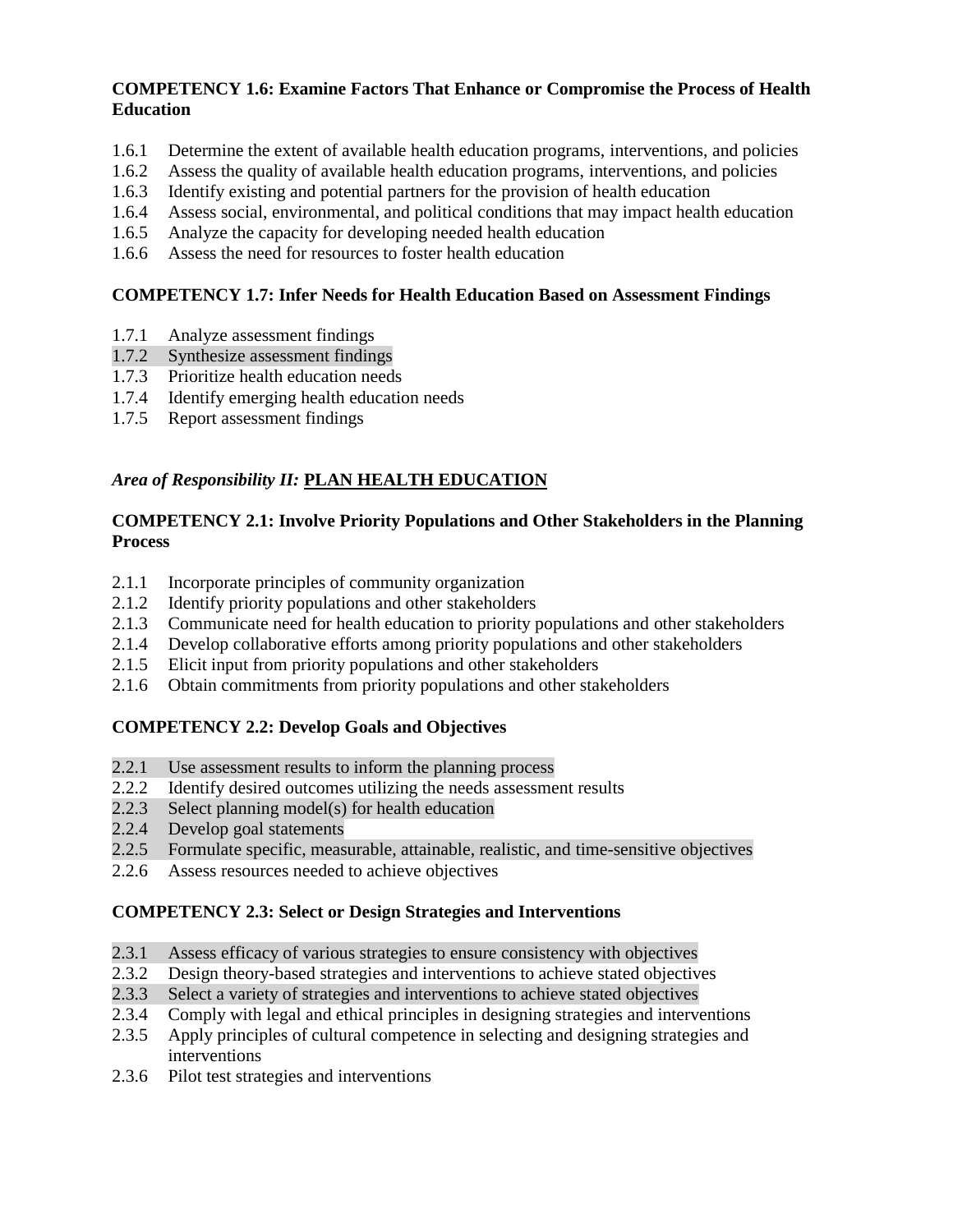### **COMPETENCY 2.4: Develop a Scope and Sequence for the Delivery of Health Education**

- 2.4.1 Determine the range of health education needed to achieve goals and objectives
- 2.4.2 Select resources required to implement health education
- 2.4.3 Use logic models to guide the planning process
- 2.4.4 Organize health education into a logical sequence
- 2.4.5 Develop a timeline for the delivery of health education
- 2.4.6 Analyze the opportunity for integrating health education into other programs
- 2.4.7 Develop a process for integrating health education into other programs

### **COMPETENCY 2.5: Address Factors That Affect Implementation**

- 2.5.1 Identify factors that foster or hinder implementation
- 2.5.2 Analyze factors that foster or hinder implementation
- 2.5.3 Use findings of pilot to refine implementation plans as needed
- 2.5.4 Develop a conducive learning environment

### *Area of Responsibility III:* **IMPLEMENT HEALTH EDUCATION**

### **COMPETENCY 3.1: Implement a Plan of Action**

- 3.1.1 Assess readiness for implementation
- 3.1.2 Collect baseline data
- 3.1.3 Use strategies to ensure cultural competence in implementing health education plans
- 3.1.4 Use a variety of strategies to deliver a plan of action
- 3.1.5 Promote plan of action
- 3.1.6 Apply theories and models of implementation
- 3.1.7 Launch plan of action

### **COMPETENCY 3.2: Monitor Implementation of Health Education**

- 3.2.1 Monitor progress in accordance with timeline
- 3.2.2 Assess progress in achieving objectives
- 3.2.3 Modify plan of action as needed
- 3.2.4 Monitor use of resources
- 3.2.5 Monitor compliance with legal and ethical principles

### **COMPETENCY 3.3: Train Individuals Involved in Implementation of Health Education**

- 3.3.1 Select training participants needed for implementation
- 3.3.2 Identify training needs
- 3.3.3 Develop training objectives
- 3.3.4 Create training using best practices
- 3.3.5 Demonstrate a wide range of training strategies
- 3.3.6 Deliver training
- 3.3.7 Evaluate training
- 3.3.8 Use evaluation findings to plan future training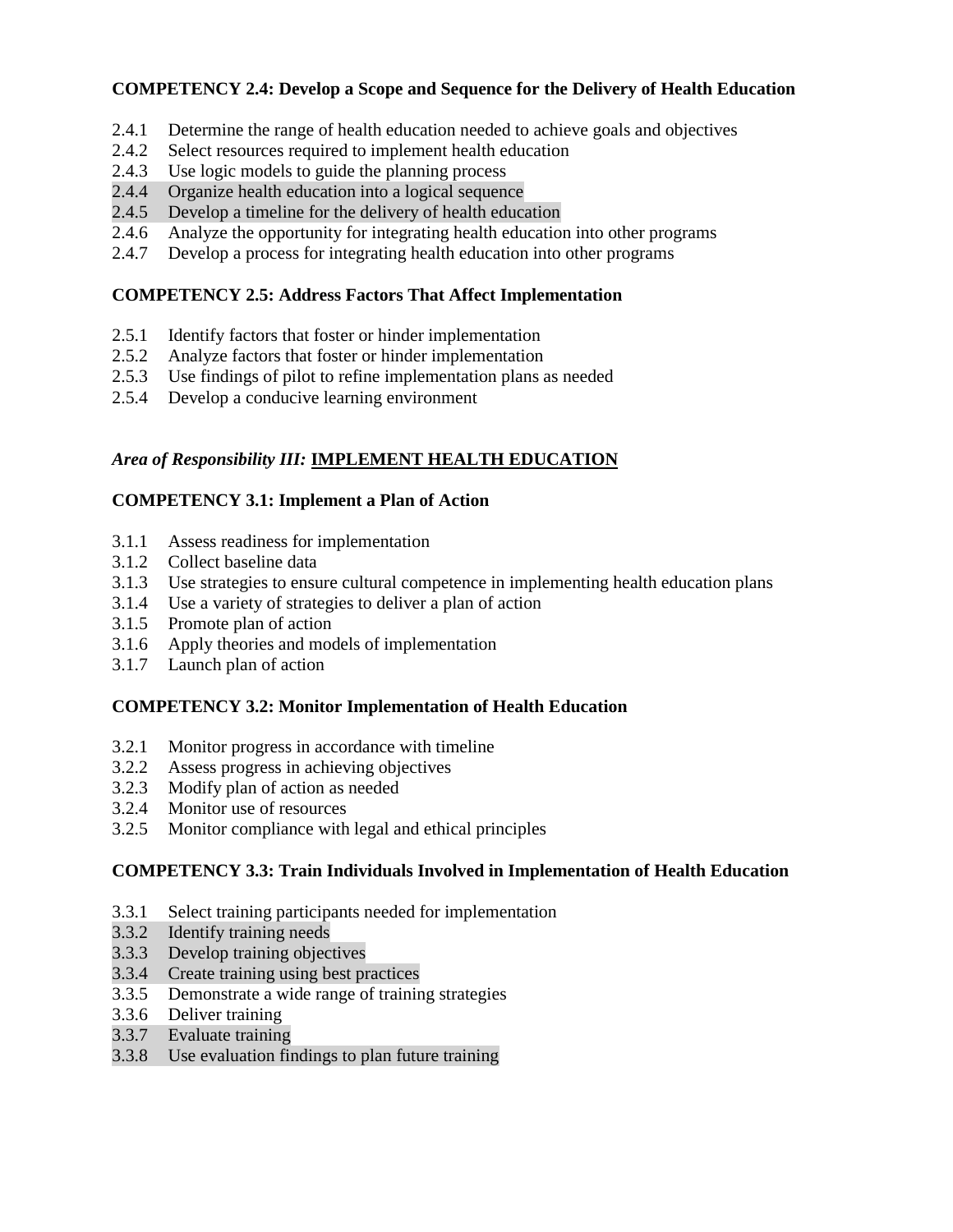# *Area of Responsibility IV:* **CONDUCT EVALUATION AND RESEARCH RELATED TO HEALTH EDUCATION**

# **COMPETENCY 4.1: Develop Evaluation/Research Plan**

- 4.1.1 Create purpose statement
- 4.1.2 Develop evaluation/research questions
- 4.1.3 Assess feasibility of conducting evaluation/research
- 4.1.4 Critique evaluation and research methods and findings found in the related literature
- 4.1.5 Synthesize information found in the literature
- 4.1.6 Assess the merits and limitations of qualitative and quantitative data collection for evaluation
- 4.1.7 Assess the merits and limitations of qualitative and quantitative data collection for research
- 4.1.8 Identify existing data collection instruments
- 4.1.9 Critique existing data collection instruments for evaluation
- 4.1.10 Critique existing data collection instruments for research
- 4.1.11 Create a logic model to guide the evaluation process
- 4.1.12 Develop data analysis plan for evaluation
- 4.1.13 Develop data analysis plan for research
- 4.1.14 Apply ethical standards in developing the evaluation/research plan

# **COMPETENCY 4.2: Design Instruments to Collect**

- 4.2.1 Identify useable questions from existing instruments
- 4.2.2 Write new items to be used in data collection for evaluation
- 4.2.3 Write new items to be used in data collection for research
- 4.2.4 Establish validity of data collection instruments
- 4.2.5 Establish reliability of data collection instruments

# **COMPETENCY 4.3: Collect and Analyze Evaluation/Research Data**

- 4.3.1 Collect data based on the evaluation/research plan
- 4.3.2 Monitor data collection and management
- 4.3.3 Analyze data using descriptive statistics
- 4.3.4 Analyze data using inferential and/or other advanced statistical methods
- 4.3.5 Analyze data using qualitative methods
- 4.3.6 Apply ethical standards in collecting and analyzing data

# **COMPETENCY 4.4: Interpret Results of the Evaluation/Research**

- 4.4.1 Compare results to evaluation/research questions
- 4.4.2 Compare results to other findings
- 4.4.3 Propose possible explanations of findings
- 4.4.4 Identify possible limitations of findings
- 4.4.5 Develop recommendations based on results

# **COMPETENCY 4.5: Apply Findings From Evaluation/Research**

- 4.5.1 Communicate findings to stakeholders
- 4.5.2 Evaluate feasibility of implementing recommendations from evaluation
- 4.5.3 Apply evaluation findings in policy analysis and program development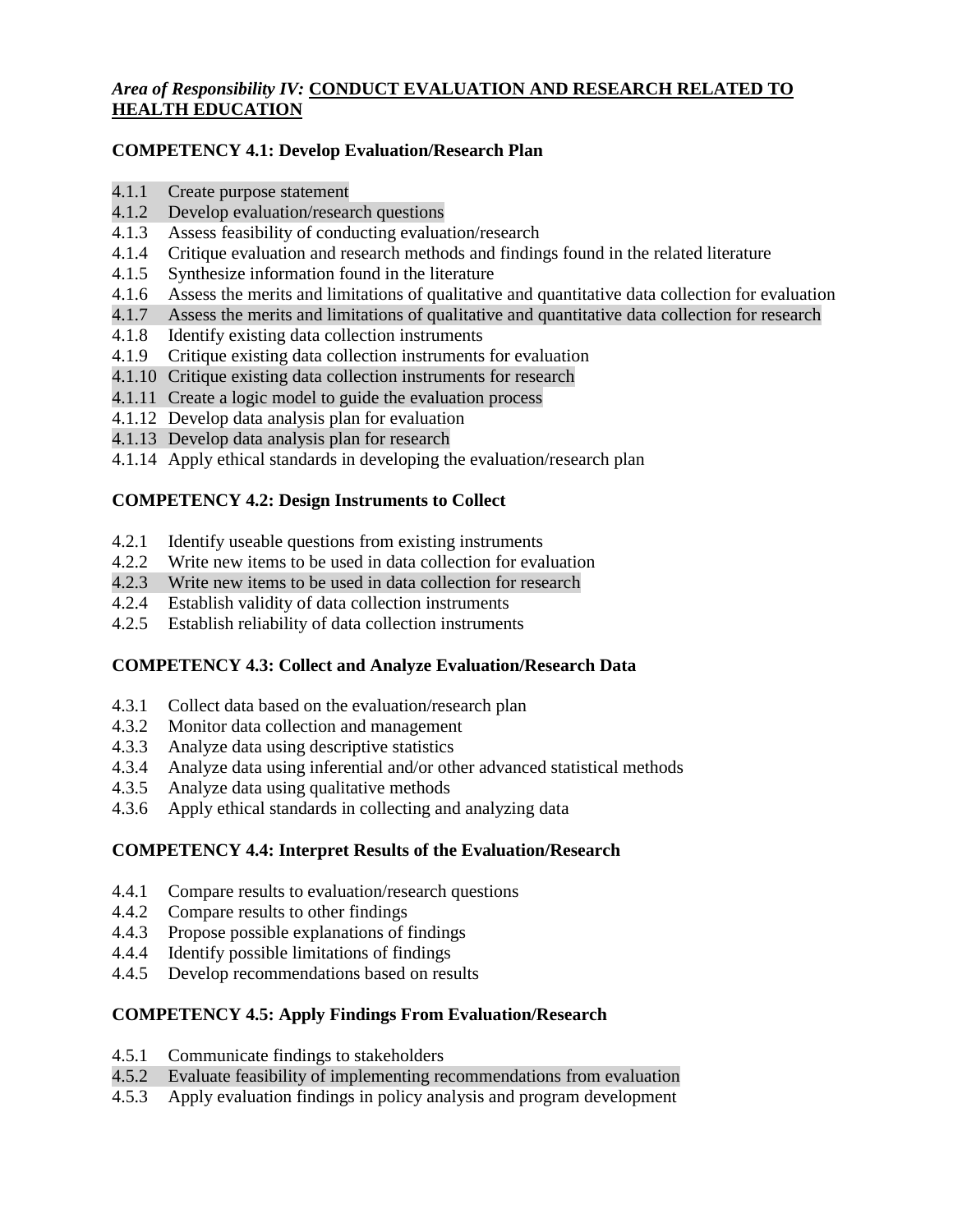### *Area of Responsibility V:* **ADMINISTER AND MANAGE HEALTH EDUCATION**

### **COMPETENCY 5.1: Manage Fiscal Resources**

- 5.1.1 Identify fiscal and other resources
- 5.1.2 Prepare requests/proposals to obtain fiscal resources
- 5.1.3 Develop budgets to support health education efforts
- 5.1.4 Manage program budgets
- 5.1.5 Prepare budget reports
- 5.1.6 Demonstrate ethical behavior in managing fiscal resources

### **COMPTENCY 5.2: Obtain Acceptance and Support for Programs**

- 5.2.1 Use communication strategies to obtain program support
- 5.2.2 Facilitate cooperation among stakeholders responsible for health education
- 5.2.3 Prepare reports to obtain and/or maintain program support
- 5.2.4 Synthesize data for purposes of reporting
- 5.2.5 Provide support for individuals who deliver professional development opportunities
- 5.2.6 Explain how program goals align with organizational structure, mission, and goals

### **COMPTENCY 5.3: Demonstrate Leadership**

- 5.3.1 Conduct strategic planning
- 5.3.2 Analyze an organization's culture in relationship to health education goals
- 5.3.3 Promote collaboration among stakeholders
- 5.3.4 Develop strategies to reinforce or change organizational culture to achieve health education goals
- 5.3.5 Comply with existing laws and regulations
- 5.3.6 Adhere to ethical standards of the profession
- 5.3.7 Facilitate efforts to achieve organizational mission
- 5.3.8 Analyze the need for a systems approach to change
- 5.3.9 Facilitate needed changes to organizational cultures

### **COMPETENCY 5.4: Manage Human Resources**

- 5.4.1 Develop volunteer opportunities
- 5.4.2 Demonstrate leadership skills in managing human resources
- 5.4.3 Apply human resource policies consistent with relevant laws and regulations
- 5.4.4 Evaluate qualifications of staff and volunteers needed for programs
- 5.4.5 Recruit volunteers and staff
- 5.4.6 Employ conflict resolution strategies
- 5.4.7 Apply appropriate methods for team development
- 5.4.8 Model professional practices and ethical behavior
- 5.4.9 Develop strategies to enhance staff and volunteers' career development
- 5.4.10 Implement strategies to enhance staff and volunteers' career development
- 5.4.11 Evaluate performance of staff and volunteers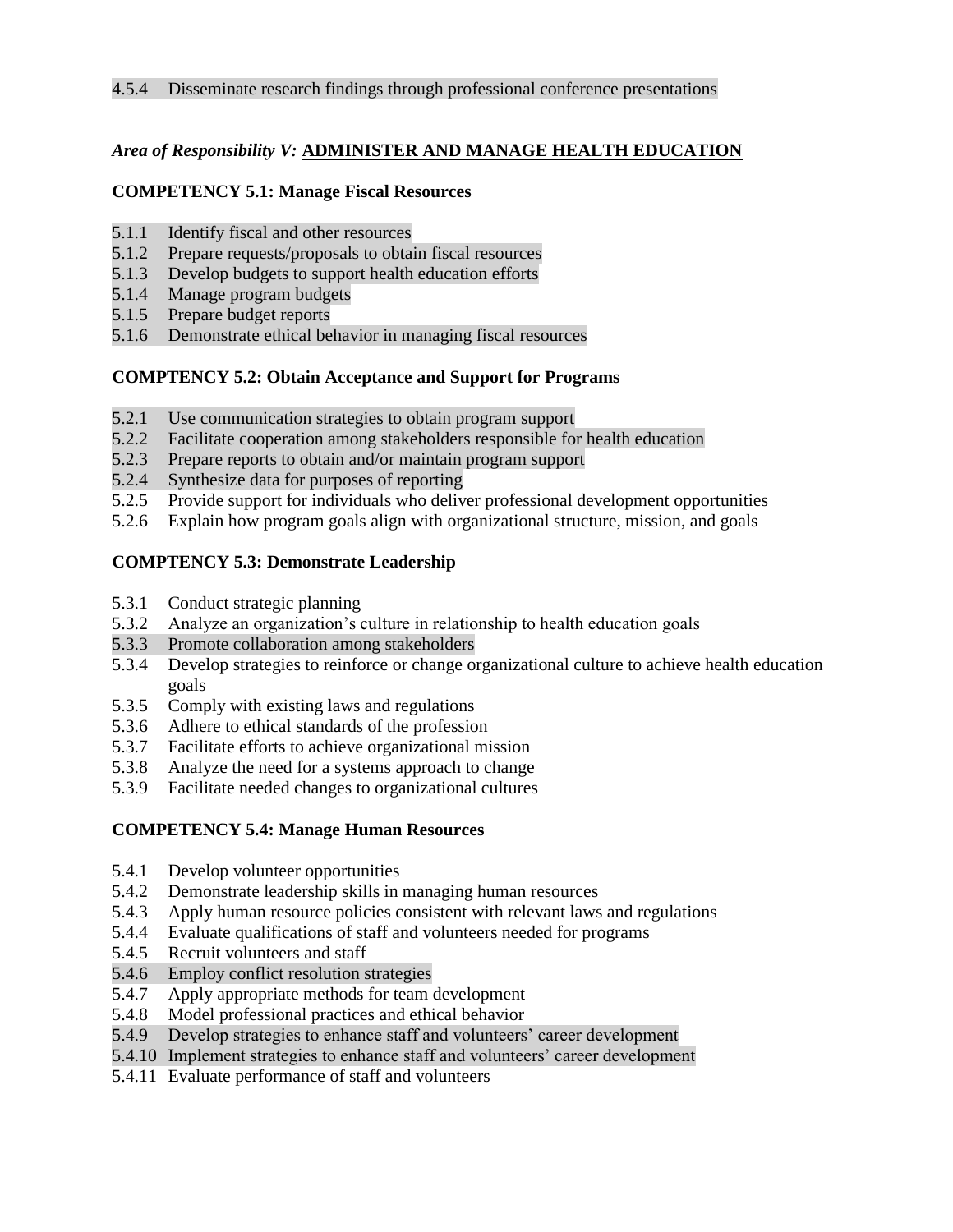# **COMPETENCY 5.5: Facilitate Partnerships in Support of Health Education**

- 5.5.1 Identify potential partner(s)
- 5.5.2 Assess capacity of potential partner(s) to meet program goals
- 5.5.3 Facilitate partner relationship(s)
- 5.5.4 Elicit feedback from partner(s)
- 5.5.5 Evaluate feasibility of continuing partnership

# *Area of Responsibility VI:* **SERVE AS A HEALTH EDUCATION RESOURCE PERSON**

### **COMPETENCY 6.1: Obtain and Disseminate Health-Related Information**

- 6.1.1 Assess information needs
- 6.1.2 Identify valid information resources
- 6.1.3 Critique resource materials for accuracy, relevance, and timeliness
- 6.1.4 Convey health-related information to priority populations
- 6.1.5 Convey health-related information to key stakeholders

# **COMPETENCY 6.2: Provide Training**

- 6.2.1. Analyze requests for training
- 6.2.2 Prioritize requests for training
- 6.2.3 Identify priority populations
- 6.2.4 Assess needs for training
- 6.2.5 Identify existing resources that meet training needs
- 6.2.6 Use learning theory to develop or adapt training programs
- 6.2.7 Develop training plan
- 6.2.8 Implement training sessions and programs
- 6.2.9 Use a variety of resources and strategies
- 6.2.10 Evaluate impact of training programs

# **COMPETENCY 6.3: Serve as a Health Education Consultant**

- 6.3.1 Assess needs for assistance
- 6.3.2 Prioritize requests for assistance
- 6.3.3 Define parameters of effective consultative relationships
- 6.3.4 Establish consultative relationships
- 6.3.5 Provide expert assistance
- 6.3.6 Facilitate collaborative efforts to achieve program goals
- 6.3.7 Evaluate the effectiveness of the expert assistance provided
- 6.3.8 Apply ethical principles in consultative relationships

# *Area of Responsibility VII:* **COMMUNICATE AND ADVOCATE FOR HEALTH AND HEALTH EDUCATION**

# **COMPETENCY 7.1: Assess and Prioritize Health Information and Advocacy Needs**

- 7.1.1 Identify current and emerging issues that may influence health and health education
- 7.1.2 Access accurate resources related to identified issues
- 7.1.3 Analyze the impact of existing and proposed policies on health
- 7.1.4 Analyze factors that influence decision-makers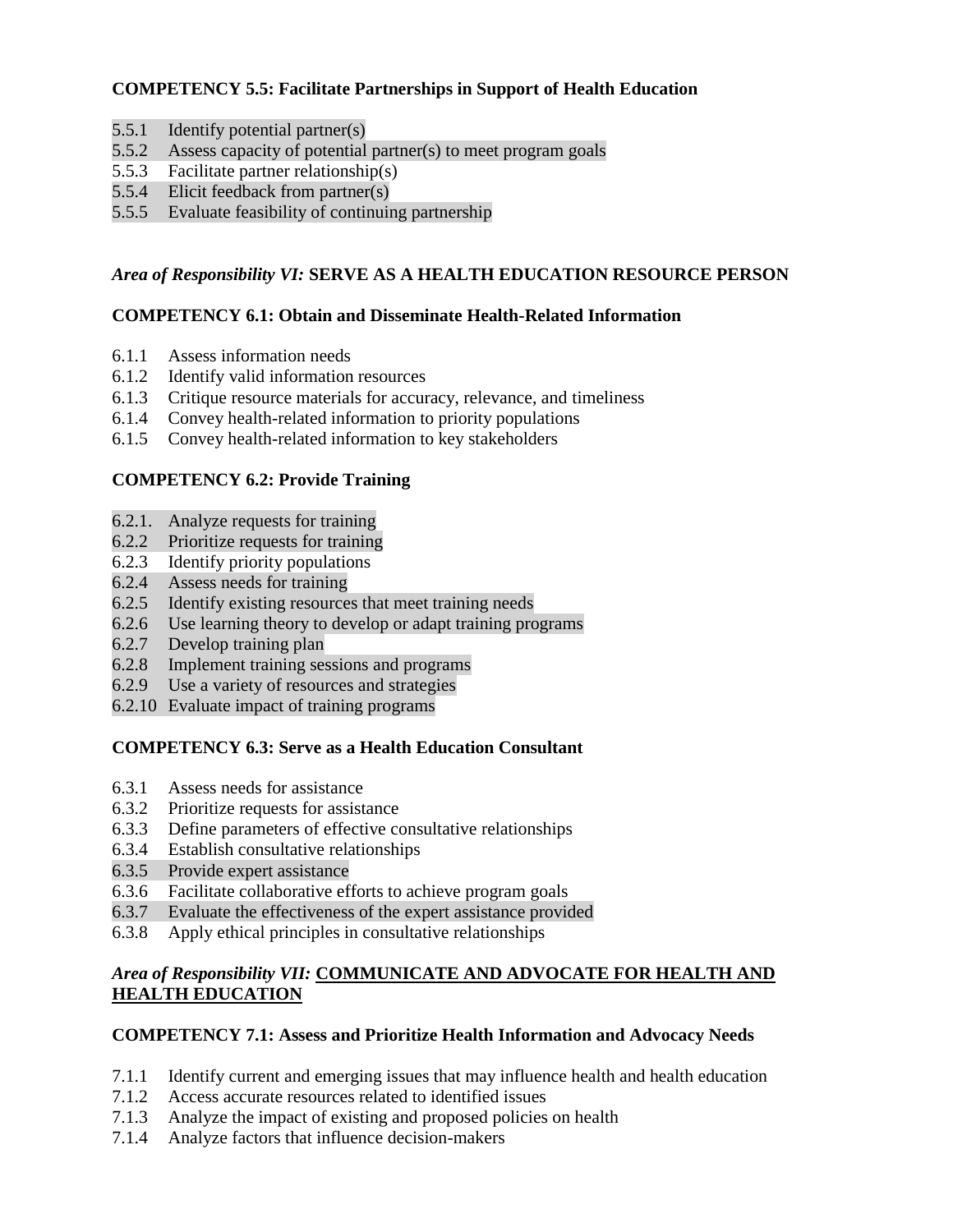### **COMPETENCY 7.2: Identify and Develop a Variety of Communication Strategies, Methods, and Techniques**

- 7.2.1 Create messages using communication theories and models
- 7.2.2 Tailor messages to priority populations
- 7.2.3 Incorporate images to enhance messages
- 7.2.4 Select effective methods or channels for communicating to priority populations
- 7.2.5 Pilot test messages and delivery methods with priority populations
- 7.2.6 Revise messages based on pilot feedback.

# **COMPETENCY 7.3: Deliver Messages Using a Variety of Strategies, Methods and Techniques**

- 7.3.1 Use techniques that empower individuals and communities to improve their health
- 7.3.2 Employ technology to communicate to priority populations
- 7.3.3 Evaluate the delivery of communication strategies, methods, and techniques

# **COMPETENCY 7.4: Engage in Health Education Advocacy**

- 7.4.1 Engage stakeholders in advocacy
- 7.4.2 Develop an advocacy plan in compliance with local, state, and/or federal policies and procedures
- 7.4.3 Comply with organizational policies related to participating in advocacy
- 7.4.4 Communicate the impact of health and health education on organizational and socioecological factors
- 7.4.5 Use data to support advocacy messages
- 7.4.6 Implement advocacy plans
- 7.4.7 Incorporate media and technology in advocacy
- 7.4.8 Participate in advocacy initiatives
- 7.4.9 Lead advocacy initiatives
- 7.4.10 Evaluate advocacy efforts

# **COMPETENCY 7.5: Influence Policy to Promote Health**

- 7.5.1 Use evaluation and research findings in policy analysis
- 7.5.2 Identify the significance and implications of health policy for individuals, groups, and communities
- 7.5.3 Advocate for health-related policies, regulations, laws, or rules
- 7.5.4 Use evidence-based research to develop policies to promote health
- 7.5.5 Employ policy and media advocacy techniques to influence decision-makers

# **COMPETENCY 7.6: Promote the Health Education Profession**

- 7.6.1 Develop a personal plan for professional growth and service
- 7.6.2 Describe state-of-the-art health education practice
- 7.6.3 Explain the major responsibilities of the health education specialist in the practice of health education
- 7.6.4 Explain the role of health education associations in advancing the profession
- 7.6.5 Explain the benefits of participating in professional organizations
- 7.6.6 Facilitate professional growth of self and others
- 7.6.7 Explain the history of the health education profession and its current and future implications for professional practice
- 7.6.8 Explain the role of credentialing in the promotion of the health education profession